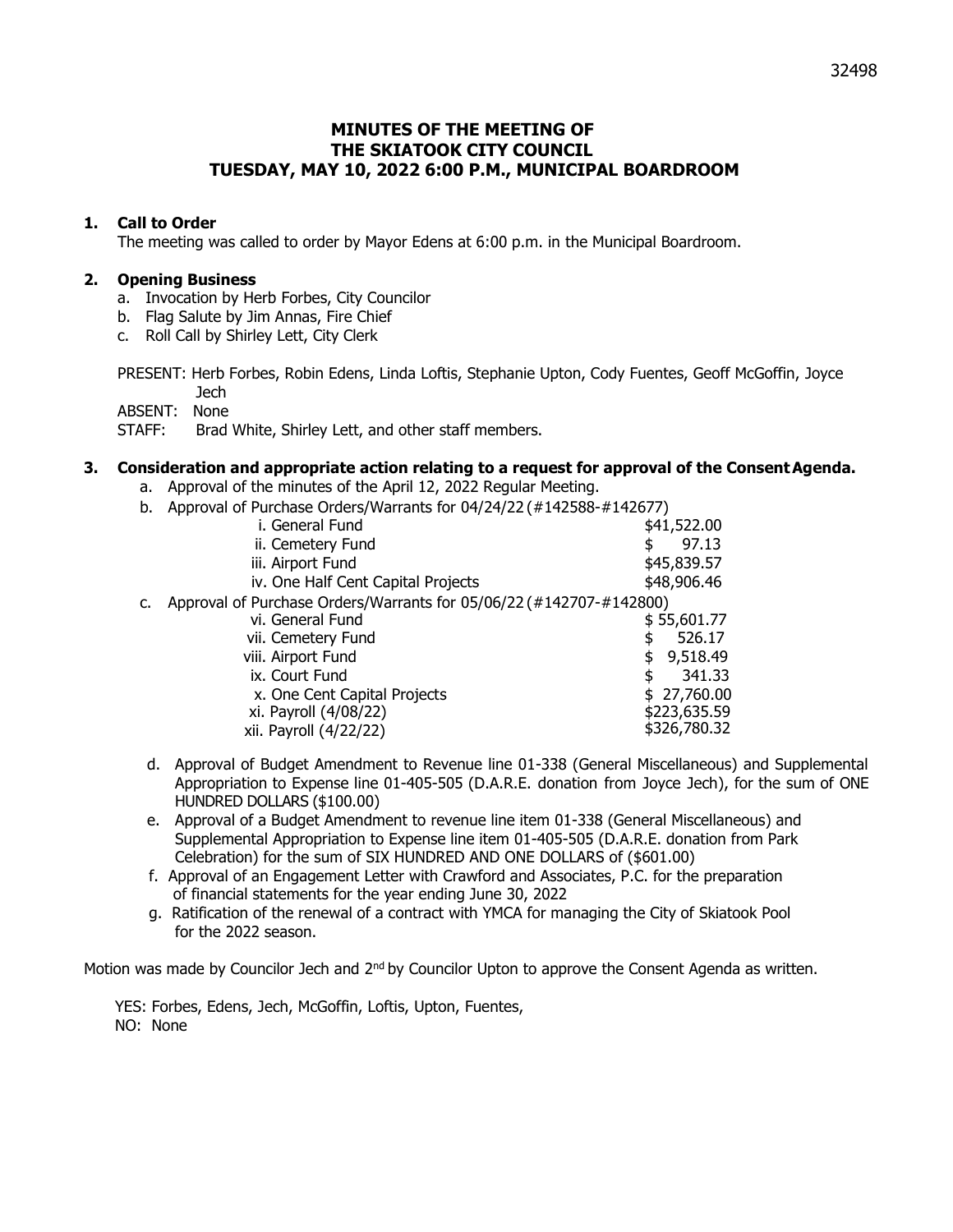## **4. Consideration and appropriate action relating to items removed from the ConsentAgenda.**

Item was skipped. No action was taken.

- **5. Award and Presentation from Chief of Police, Billy Wakefield, for Officer Mark Dressler For receiving Academic Achievement Award from Northeastern State University in Criminal Justice. His tuition was funded by the City's Educational Compensation Program.**
- **6. Discussion by Chief Annas regarding Title change for Sam Little from EMS officer to Deputy Chief EMS per ORDINANCE 2022-05.**
- **7. Discussion and possible consideration and appropriate action on Ordinance 2022-06, AN ORDINANCE AMENDING TITLE 11 "ZONING REGULATIONS", CHAPTER 16 "AMENDMENTS", SUBSECTION A "APPLICATION AND FEES" OF THE CODE OF ORDINANCES OF THE CITY OF SKIATOOK, OKLAHOMA, CONTAINING OTHE PROVISIONS REALATED THERETO, REPEALING ALL ORDINANCES OR PARTS OF ORDINANCES IN CONFLICT HEREWITH, ESTABLISHING AN EFFECTIVE DATE; PROVIDING FOR CODIFICATION; AND DECLARING AN EMERGENCY.**

Motion was made by Vice Mayor Fuentes and 2<sup>nd</sup> by Councilor Jech to approve ORDINANCE 2022-06 AN ORDINANCE AMENDING TITLE 11 "ZONING REGULATIONS", CHAPTER 16 "AMENDMENTS', SUBSECTION A "APPLICATION AND FEES" OF THE CODE OF ORDINANCES OF THE CITY OF SKIATOOK, OKLAHOMA, CONTAINING OTHER PROVISIONS RELATED THERETO, REPEALING ALL ORDINANCES FOR PARTS OF ORDINANCES IN CONFLICT HEREWITH, ESTABLISHING AN EFFECTIVE DATE; PROVIDING FOR CODIFICATION; AND DECLARING AN EMERGENCY.

YES: Forbes, Edens, Jech, Loftis, Upton, McGoffin, Fuentes NO: None

**8. Discussion and possible consideration and appropriate action related to the approval of The Emergency Clause for Ordinance 2022-06.**

Motion was made by Councilor McGoffin and  $2<sup>nd</sup>$  by Vice Mayor Fuentes to approve emergency clause For Ordinance 2022-06

YES: Forbes, Edens, Jech, Loftis, Upton, McGoffin, Fuentes NO: None

**9. Discussion and possible consideration and appropriate action on ORDINANCE 2022-07, AN ORDINANCE AMENDING TITLE 6 "PUBLIC SAFETY AND NUISANCES", CHAPTER 6 "ANIMAL CONTROL", AND SECTION 5 "DOG AND CAT LICENSING"; REGULATIONS; IMPOUNDMENT:", OF THE CODE OF ORDINANCES OF THE CITY OF SKIATOOK, OKLAHOMA, CONTAINING OTHER PROVISIONS RELATED THERETO, REPEALING ALL ORDINANCES OR PARTS OF ORDINANCES IN CONFLICT HEREWITH, ESTABLISHING AN EFFECTIVE DATE; AND PROVIDING CODIFICATION; AND DECLARING AN EMERGENCY.**

Motion was made by Councilor Herb Forbes and 2<sup>nd</sup> by Councilor Upton to approve ORDINANCE 2022-07, AN ORDINANCE AMENDING TITLE 6 "PUBLIC SAFETY AND NUISANCES", CHAPTER 6 "ANIMAL CONTROL", AND SECTION 5 "DOG AND CAT LICENSING"; REGULATONS; IMPOUNDMENT:", OF THE CODE OF ORDINANCES OF THE CITY OF SKIATOOK, OKLAHOMA, CONTAINING OTHER PROVISIONS RELATED THERETO, REPEALING ALL ORDINANCES OR PARTS OF ORDINANCES IN CONFLICT HEREWITH, ESTABLISHING AN EFFECTIVE DATE; AND PROVIDING FOR CODIFICATION; AND DECLARING AN EMERGENCY.

YES: Forbes, Edens, Jech, Loftis, Upton, McGoffin, Fuentes NO: None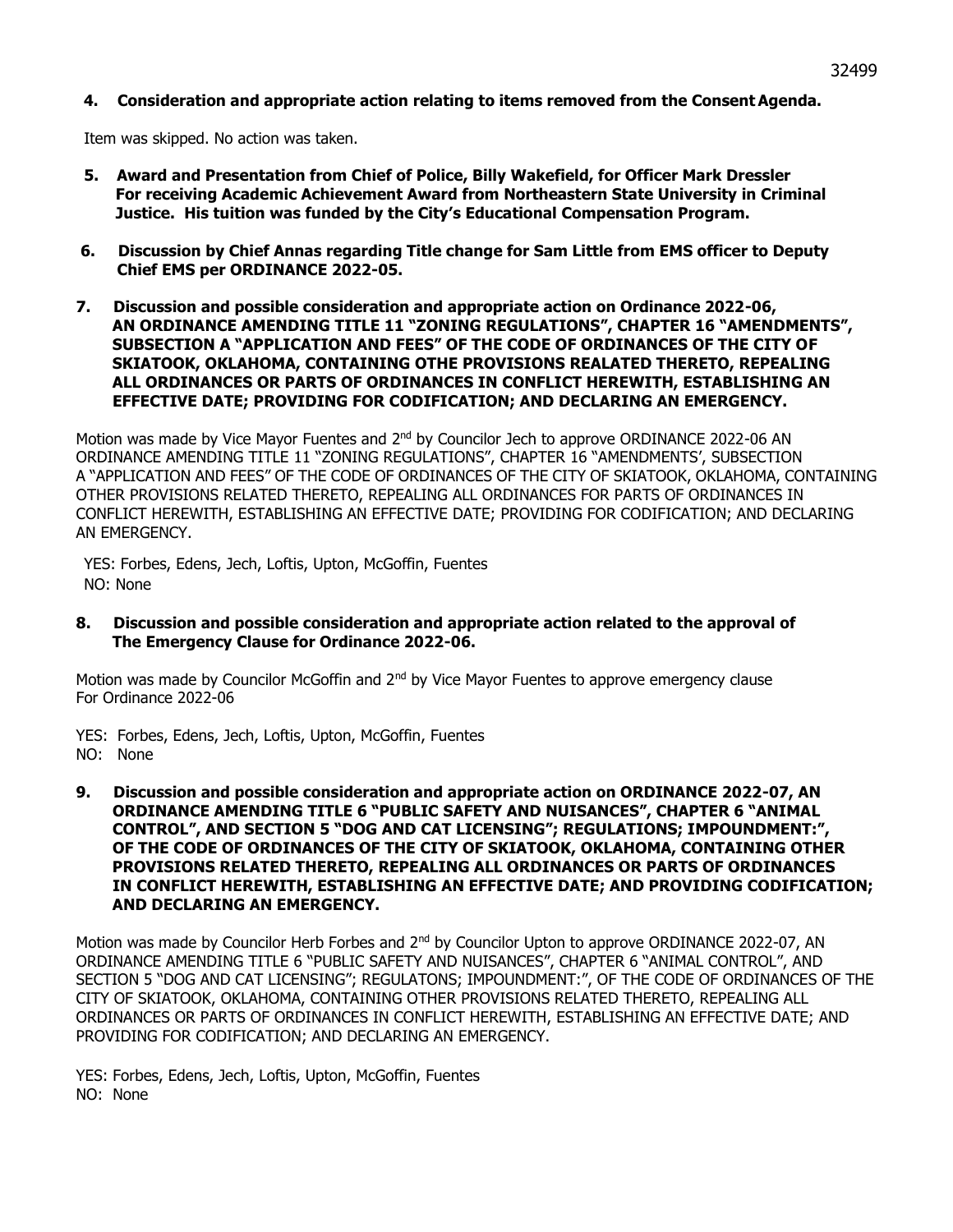### **10. Discussion and possible consideration and appropriate action related to the approval of The Emergency Clause for Ordinance 2022-07.**

Motion was made by Vice Mayor Fuentes and 2<sup>nd</sup> by Councilor Forbes to approve the emergency clause For Ordinance 2022-07.

- YES: Forbes, Edens, Jech, Loftis, Upton, McGoffin, Fuentes NO: None
- **11. Discussion and possible consideration and appropriate action, with respect to Resolution 2022-03, A RESOLUTION AUTHORIZING THE CALLING AND HOLDING OF A SPECIAL ELECTION IN THE CITY OF SKIATOOK, OKLAHOMA, ON TUESDAY, AUGUST 23, 2022, FOR THE PURPOSE OF SUBMITTING TO THE REGISTERED QUALIFIED ELECTORS OF SAID CITY THE QUESTION OF APPROVAL OR REJECTION OR ORDINANCE NO. 2022-08 OF THE CITY RELATING TO THE LEVY AND COLLECTION OF AN ADDITIONAL ONE PERCENT (1.00%) EXCISE TAX (SALES TAX) (IN ADDITION TO ANY AND ALL OTHER EXCISE TAXES NOW IN FORCE), ALL AS MORE SPECIFICALLY SET FORTH IN ORDINANCE NO. 2022-08; AND CONTAINING OTHER PROVISIONS RELATED THERETO.**

Motion was made by Councilor McGoffin and  $2<sup>nd</sup>$  by Vice Mayor Fuentes to table  $#11$  as written

YES: Forbes, Edens, Jech, Loftis, Upton, McGoffin, Fuentes NO: None

**12. Discussion and possible consideration and appropriate action, with respect to ORDINANCE NO. 2022-08, AN ORDINANCE OF THE CITY OF SKIATOOK, OKLAHOMA, RELATING TO THE IMPOSITION OF A CITY EXCISE TAX (SALES TAX) OF ONE PERCENT (1.00%) (IN ADDITION TO ANY AND ALL OTHER EXCISE TAXES NOW IN FORCE) TO BE LEVIED UPON THE GROSS PROCEEDS OR GROSS RECEIPTS DERIVED FROM ALL SALES TAXABLE UNDER THE OKLAHOMA SALES TAX CODE; PROVIDING FOR THE USE OF THE PROCEEDS OF SAID EXCISE TAX FOR CAPITAL IMPROVEMENTS BENEFITTING THE CITY; PROVIDING FOR THE JANUARY 1, 2023 EFFECTIVE DATE OF SAID EXCISE TAX; PROVIDING FOR SUBSISTING STATE PERMITS; PROVIDING FOR PAYMENT OF TAX; PROVIDING THAT THE TAX IS IN ADDITION TO TAXES CURRENTLY LEVIED; INCORPORATING CERTAIN PROVISIONS OF PRIOR CITY ORDINANCES; PROVIDING FOR AMENDMENTS TO THIS ORDINANCE; PROVIDING THAT THE PROVISIONS OF THIS ORDINANCE ARE CUMLATIVE AND IN ADDITION TO ANY AND ALL TAXING PROVISIONS OF OTHER CITY ORDINANCES; PROVIDING FOR SEVERABILITY OF PROVISIONS; AND CONTAINING OTHER PROVISIONS RELATED THERETO.** 

Motion was made by Councilor Upton and  $2<sup>nd</sup>$  by Councilor Forbes to table #12 as written

YES: Forbes, Edens, Jech, Loftis, Upton, McGoffin, Fuentes NO: None

- **13. Discussion related to staffing issue within the Skiatook Police Department. FOP President Johnny Okerson**
- **14. Discussion regarding the 2022-23 fiscal year proposed budget for the City of Skiatook General fund and the Skiatook Public Works Authority.**
- **15. Public hearing regarding the 2022-23 fiscal year proposed budget for the City of Skiatook General fund and the Skiatook Public Works Authority.**
- **16. Discussion and possible consideration and appropriate action, related to the approval to hold The "Fantasy in the Sky" fireworks display at the Skiatook Municipal Airport on July 3, 2022.**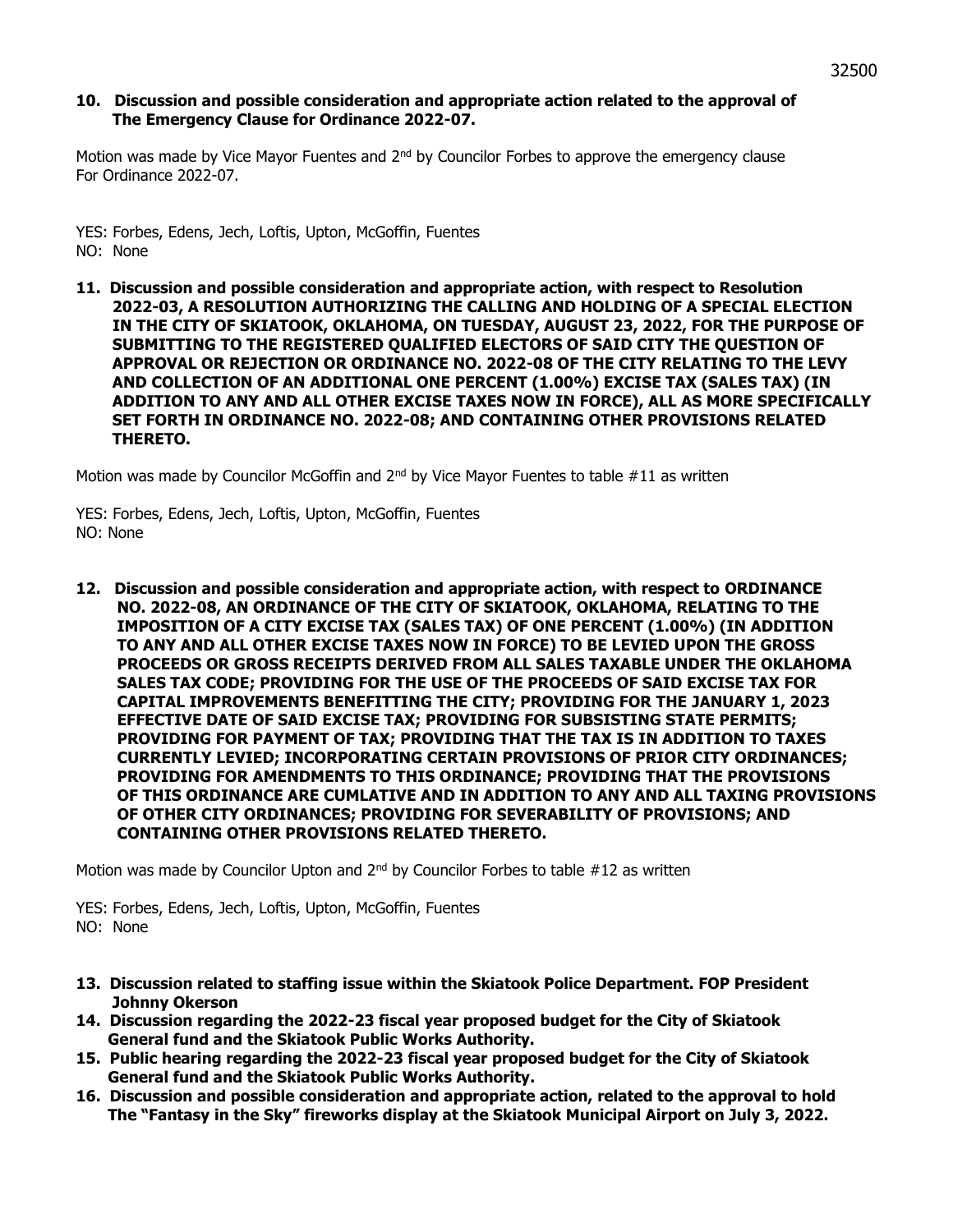Motion was made by Councilor McGoffin and 2<sup>nd</sup> by Councilor Loftis to approve "Fantasy in the Sky" fireworks display at Skiatook Municipal Airport on July 3, 2022.

YES: Forbes, Edens, Jech, Loftis, Upton, McGoffin, Fuentes NO: None

### **17. City Manager's Report: Update to Skate Park development APPA conference**

## **\*If any citizen should have a comment or concern they wish to express or have heard, please Feel free to contact the City Manager's Office at (918) 396-2797 x 113\***

## **18. Adjournment**

Motion was made by Councilor Jech and 2<sup>nd</sup> by Councilor Upton to adjourn.

YES: Forbes, Edens, Jech, Loftis, Upton, McGoffin, Fuentes NO: None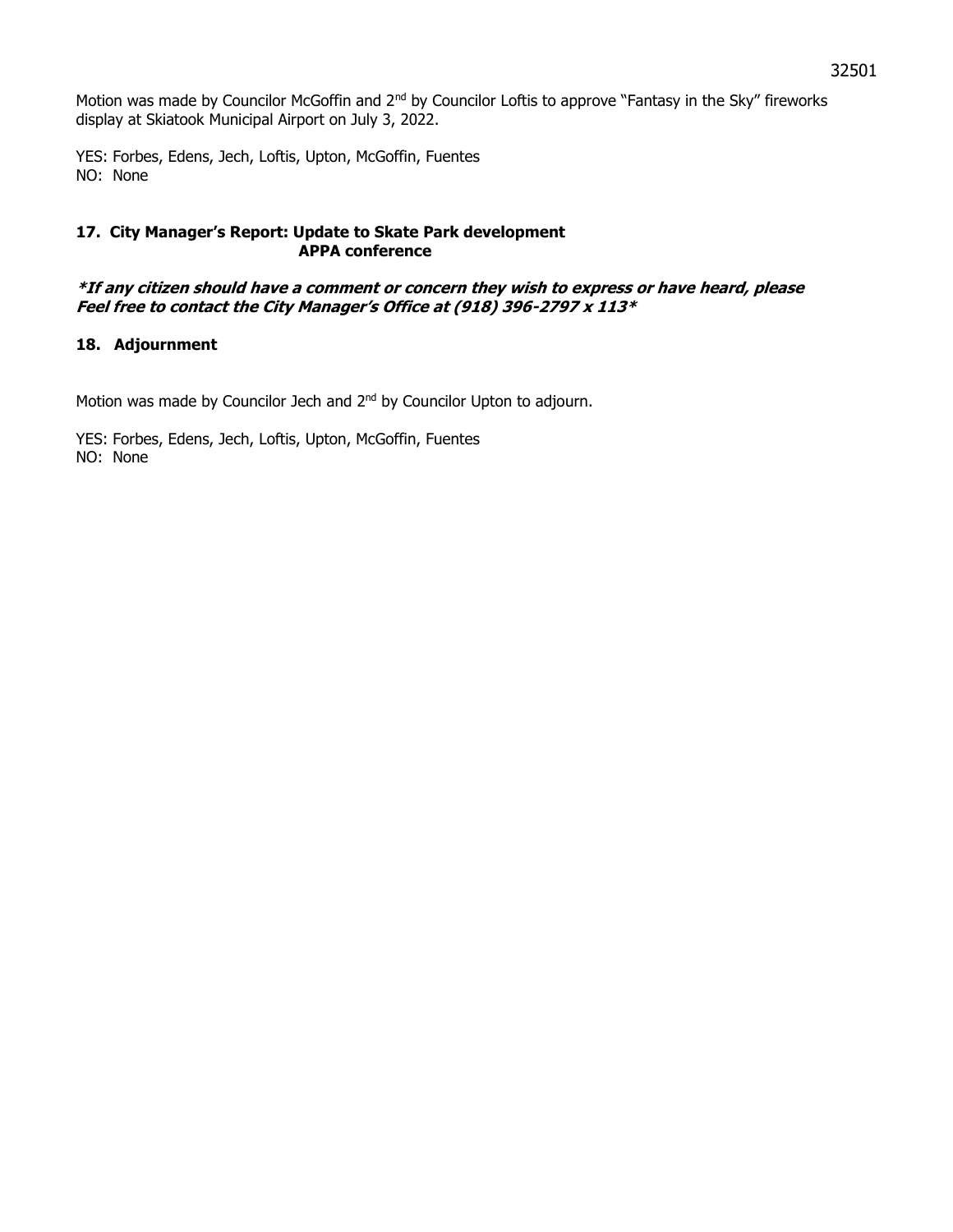\_\_\_\_\_\_\_\_\_\_\_\_\_\_\_\_\_\_\_\_\_\_\_\_\_\_\_\_\_\_\_\_\_ \_\_\_\_\_\_\_\_\_\_\_\_\_\_\_\_\_\_\_\_\_\_\_\_\_\_\_\_\_\_\_\_

Cody Fuentes, Vice-Mayor

Robin Edens, Mayor Stephanie Upton, Councilor

Linda Loftis, Councilor

Joyce Jech, Councilor

Shirley Lett, City Clerk Geoff McGoffin, Councilor

Date Minutes Approved: Therb Forbes, Councilor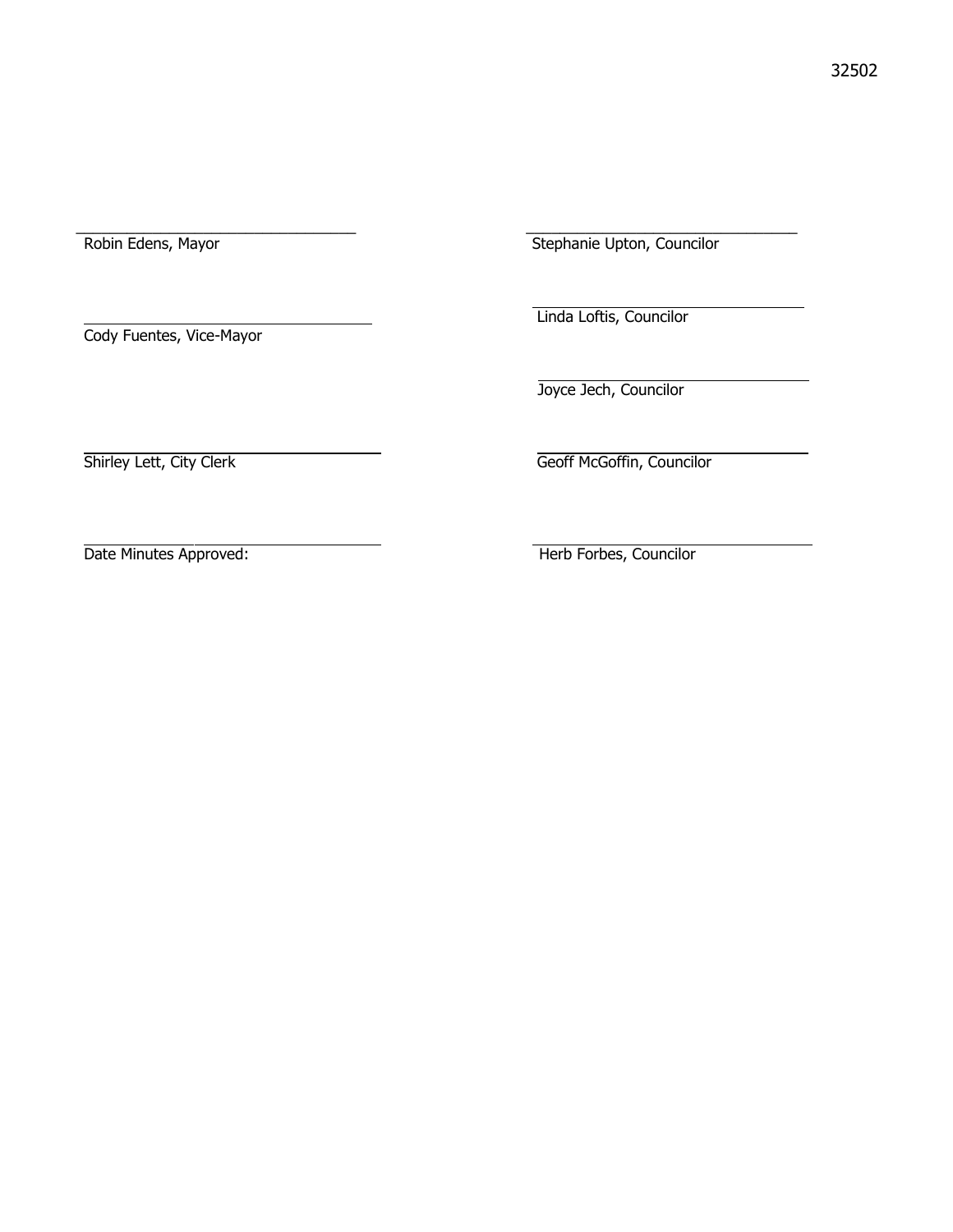# **MINUTES OF THE SKIATOOK PUBLIC WORKS AUTHORITY TUESDAY, MAY 10, 2022 6:50 P.M., MUNICIPAL BOARDROOM DIRECTLY FOLLOWING THE ADJOURNMENT OF THE CITY COUNCIL**

## **1. Call to Order**

The meeting was called to order by Chairman Edens at 6:50 pm in the Municipal Boardroom.

### **2. Roll Call**

PRESENT: Herb Forbes, Robin Edens, Linda Loftis, Stephanie Upton, Cody Fuentes, Geoff McGoffin, Joyce Jech

STAFF: Brad White, Shirley Lett, and other staff members.

### **3. Consideration and appropriate action relating to a request for approval of the Consent Agenda.**

- a. Approval of the minutes of the April 12, 2022 Regular Meeting.
- b. Approval of Purchase Orders/Warrants for 04/24/22 (#142588-#142667) i. SPWA \$320,253.84
- c. Approval of Purchase Orders/Warrants for 05/06/22 (#142707-#142800)

| i. SPWA                 |  | \$684,477.69 |
|-------------------------|--|--------------|
| ii. Payroll (04-8-22)   |  | \$62,766.76  |
| iii. Payroll (04-22-22) |  | \$93,949.18  |

Motion was made by Trustee Forbes and  $2<sup>nd</sup>$  by Vice-Chairman Fuentes to approve as written.

YES: Forbes, Edens, Loftis, Upton, Fuentes, McGoffin, Jech NO: None

#### **4. Consideration and appropriate action relating to items removed from the Consent Agenda.**

Item was skipped. No action was taken.

### **5. Discussion and possible consideration and appropriate action, with respect to Resolution NO. 2022-04, OF THE SKIATOOK PUBLIC WORKS AUTHORITY APPROVING PROFESSIONAL SERVICES AGREEMENTS; AND CONTAINING OTHER PROVISIONS RELATING THERETO.**

Motion was made by Trustee Forbes and  $2<sup>nd</sup>$  by Vice-Chairman Fuentes to table #5 as written

YES: Forbes, Edens, Loftis, Upton, Fuentes, McGoffin, Jech NO: None